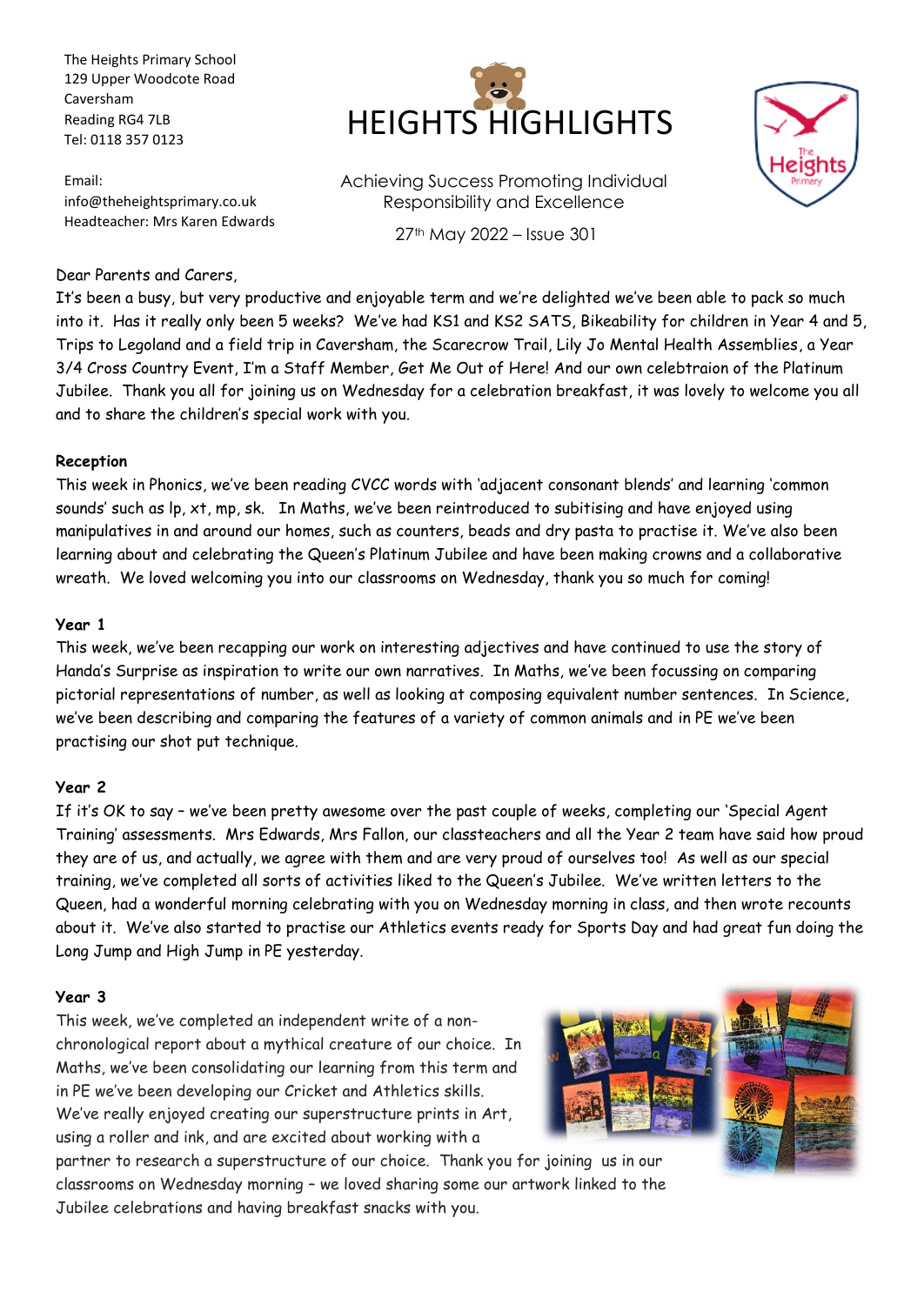## **Year 4**

We worked hard at the beginning of the week, to edit and publish our newspaper reports, ready to show you all when you came into school on Wednesday. In Maths, we've been learning about statistics and enjoyed reading and analysing pictograms, summing up and comparing and finding differences. We've also enjoyed looking at photos of Caversham from 100 years ago and have written historical questions in small groups that we're going to investigate in future topic lessons. We are really sad to be saying goodbye to Mrs Alcivar and wish her very best wishes and success in her new exciting adventure to Egypt, with Mr Alcivar and their family in August. We will miss you Mrs Alcivar!

## **Year 5**

This week, we've been identifying similarities and differences between Athens and Sparta and then loved using this as a topic for debate. We practiced putting forward our points of view and responding to other people's points of view too. In Maths, we've been learning how to add and subtract decimals using the column method and in Music, we've been playing different musical instruments alongside the song 'Breathe'.

## **Year 6**

This week, we've been continuing our work surrounding the text 'Shackleton's Journey'. As we delved into the lives of Ernest Shakleton and his crew, we role-played what it might have been like living in the frigid cold of the Antarctic and used this experience to put ourselves into the explorer's shoes. We then wrote detailed diary entries from the perspective of a chosen crew member envisaging the hardships they faced and how these impacted upon their mental health and emotional wellbeing. We've also been dismantling and inspecting the inner workings of different computers. Using specialist tools, we worked in small groups to break a range of computers down into their most basic components and learn to identify each part along with its purpose. As part of our celebration of the Platinum Jubilee, we had the chance to create a clay bust of Queen Elizabeth II. Here are some of our creations!



## **I'm a Staff Member, Get Me Out of Here!**

Thank you to everyone who helped to organise the event and challenges last week – what fun we had – that's if you can call eating worm sandwiches, mouldy mussels, drinking blue cheese and kale smoothies enjoyable! Not to mention dunking faces into baked beans and flour to find golden stars!



## **Heights Appeal**

Thank you once again for all your generous donations to-date for the Heights Appeal, which we launched recently– we've now raised 73% of our target and there is still time to donate if you can support us – the link is here: [www.justgiving.com/fundraising/heights2022](https://www.justgiving.com/fundraising/heights2022) Please feel free to share this link with family and friends.

## **Twitter**

Please follow **@AtHeadteacher** for updates!